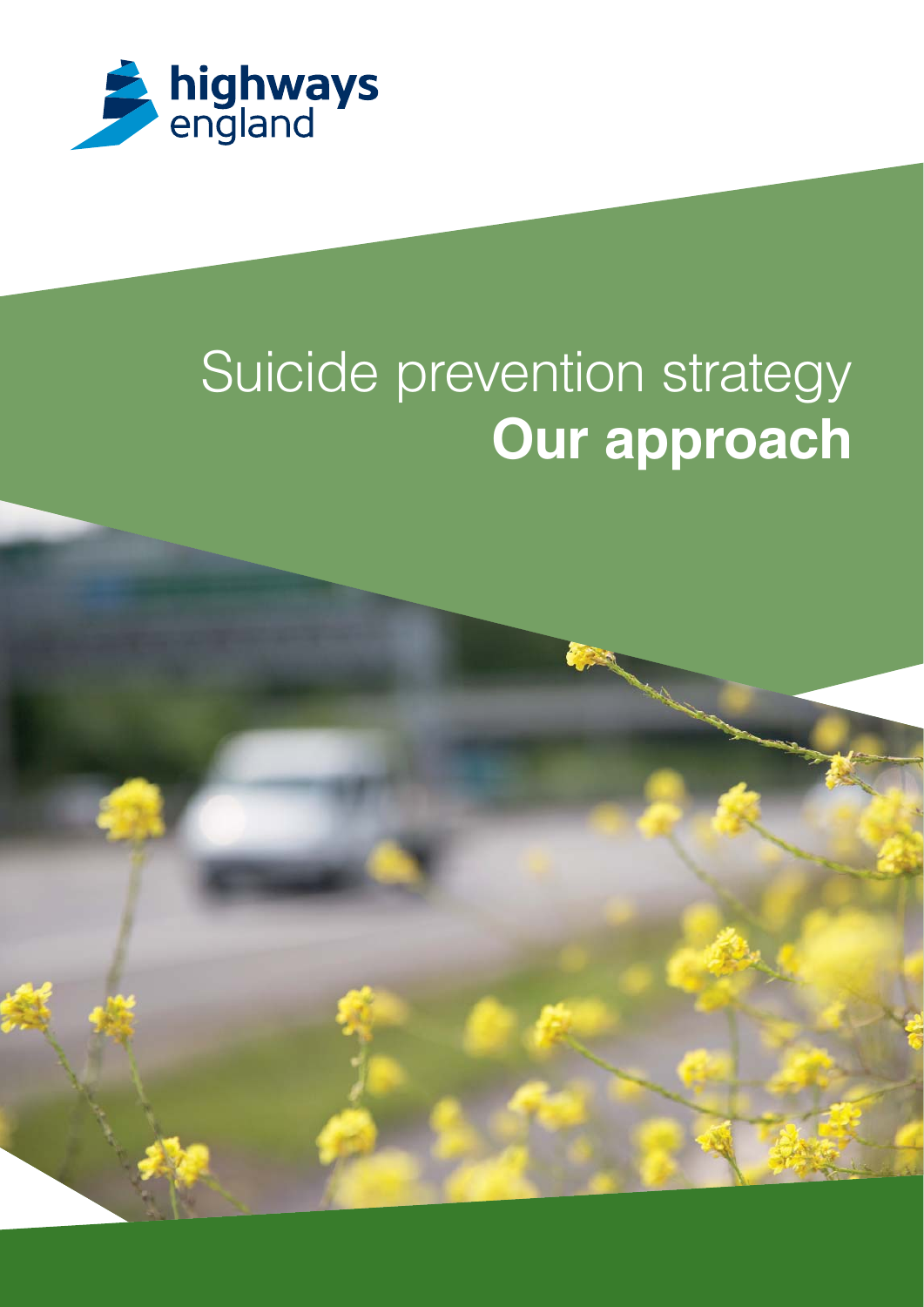# Introduction

**Highways England operates, maintains and modernises England's strategic road network. Our ambition is to ensure our major roads are more dependable, durable and most importantly – safe.**

At Highways England the safety of everyone on our network matters; we recognise the wide reaching and devastating impact of suicide for both individuals and communities and the important role we can play in influencing and supporting a wider community-based approach to suicide prevention.

This strategy sets out how we will continue to contribute to delivering the Government's national strategy for suicide prevention Preventing suicide in England: a crossgovernment outcomes strategy to save lives through reducing the number of suicides and attempted suicides and supporting those people affected by them on the Strategic Road Network.

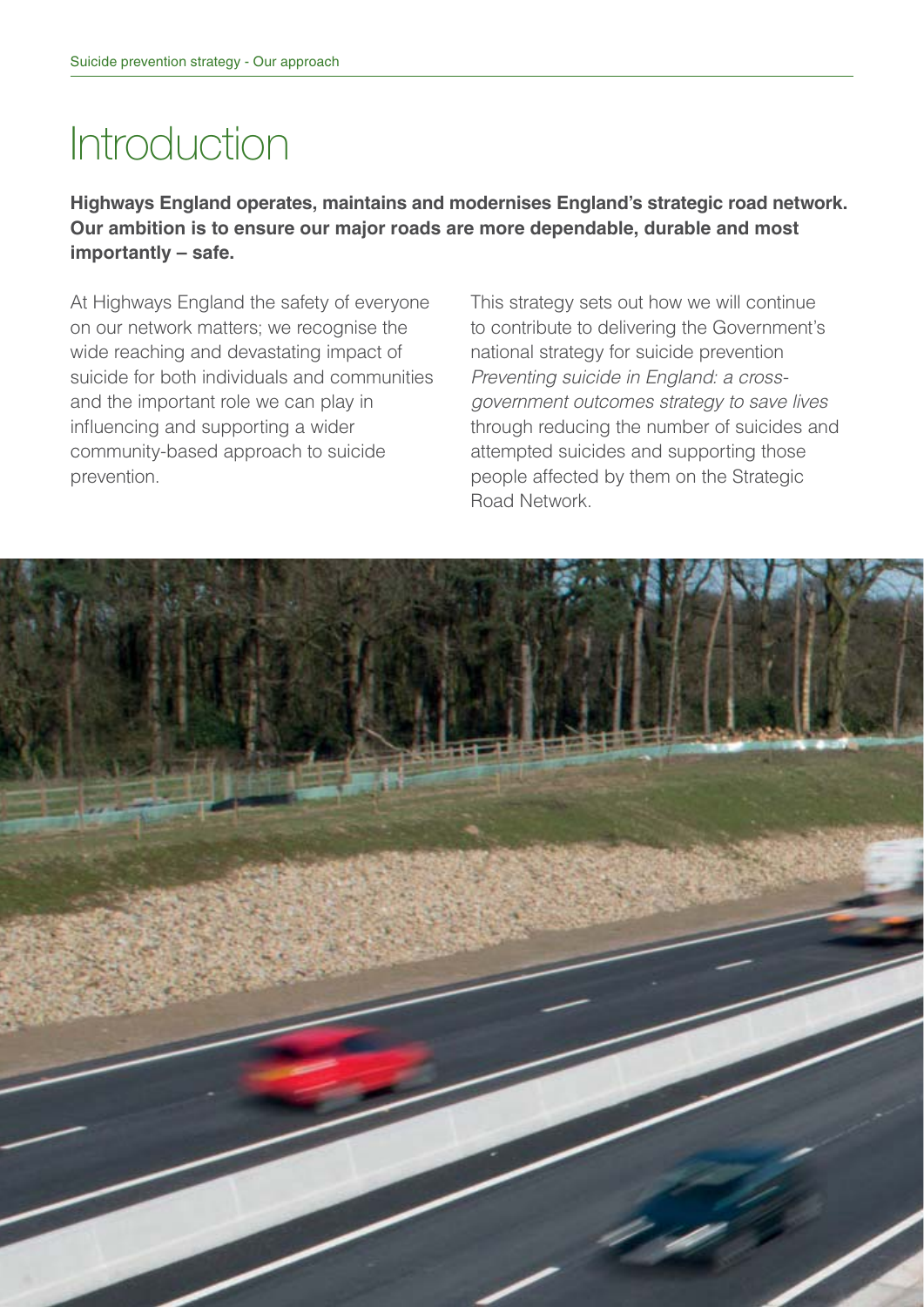# Our vision

**We understand that suicide is not inevitable, it is preventable, and our vision is that no one attempts to take their life on our roads. Our vision will be achieved through a number of key principles:**

- **Prevention:** To reduce the number of people who reach a point in their lives where they wish to take their own life.
- **E** Crisis Intervention: To intervene with those who do reach a crisis point to reduce the number of people who attempt suicide.
- **Postvention:** To reduce the known impact of a suicide or attempted suicide. This includes reducing the impact amongst the public, and addressing the trauma that our staff, supply chain and any witnesses to a distressing event may experience.

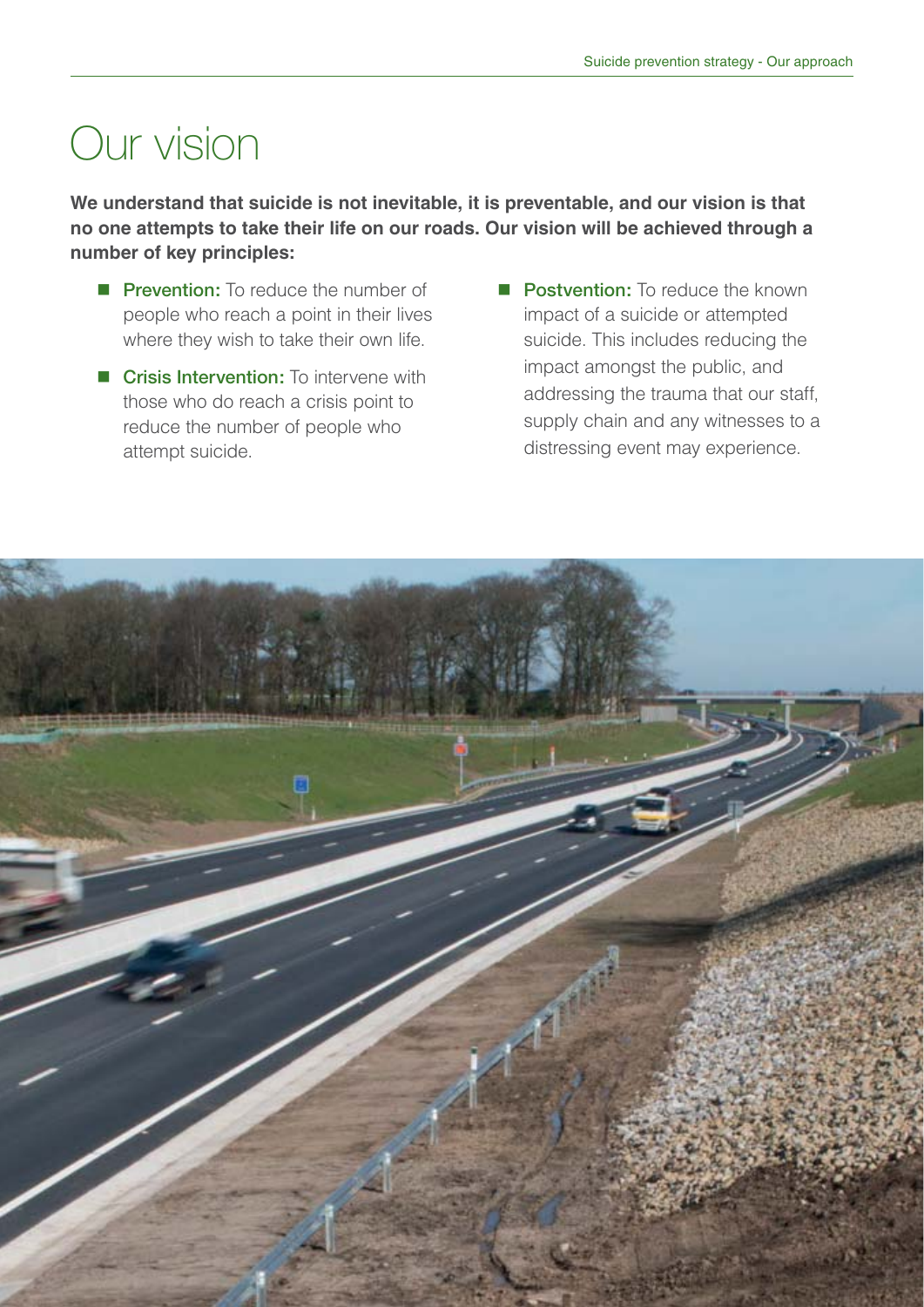# Delivering our vision

**We will deliver our vision by working in a number of areas to help us develop our capability and, in collaboration with partners, provide better intelligence, more integrated prevention plans and improved monitoring of our performance.**

#### Developing our capability

- **Embed our Suicide Prevention Strategy** within Highways England, our supply chain and service providers, ensuring that the future development and management of the network reflects our vision.
- **Ensure effective internal working** within Highways England through the development of an enhanced capability and the establishment of a Suicide Prevention Working Group.
- **Improve our engagement with key** stakeholders and delivery partners, pursuing a collaborative approach to the identification, development and implementation of interventions.
- $\blacksquare$  Improve the collation, analysis and sharing of data to ensure we deliver more effective and inclusive suicide prevention plans. A key activity will be to ensure consistent and accurate recording of suicide related incidents across our network.
- Use our improved understanding of suicide related incidents to identify and prioritise actions for the Strategic Road Network at a national and local level.
- **Publish an Annual Suicide Prevention** Report (starting in June 2018), evaluating our progress, identifying future areas of work and generating a cycle of continuous improvement.

#### Improving crisis intervention

- Work collaboratively with our partners to further develop guidance on crisis intervention techniques and ensure that our plans adopt a broad and inclusive approach; ensuring that they reflect best practice.
- Develop an annual programme of activities as part of a National and Regional Suicide Reduction Action Plan(s) which deliver traditional mitigation measures as well as developing new approaches.
- **E** Ensure that wider network investments incorporate suicide prevention measures where required, for example, when we invest in road network improvements, the measures to prevent suicides will be considered, both during construction and as part of any completed scheme. Also, as we invest in network maintenance, we will consider opportunities.
- **T** Train our staff to look out for and offer support to people who may be considering taking their own life.

#### Providing better information and support to those affected by suicide

We will ensure we fulfil our duty of care to staff, supply chain, customers, and those in the wider community affected by suicide.

■ Continue to work to de-stigmatise mental health and suicide and encourage vulnerable people to seek help.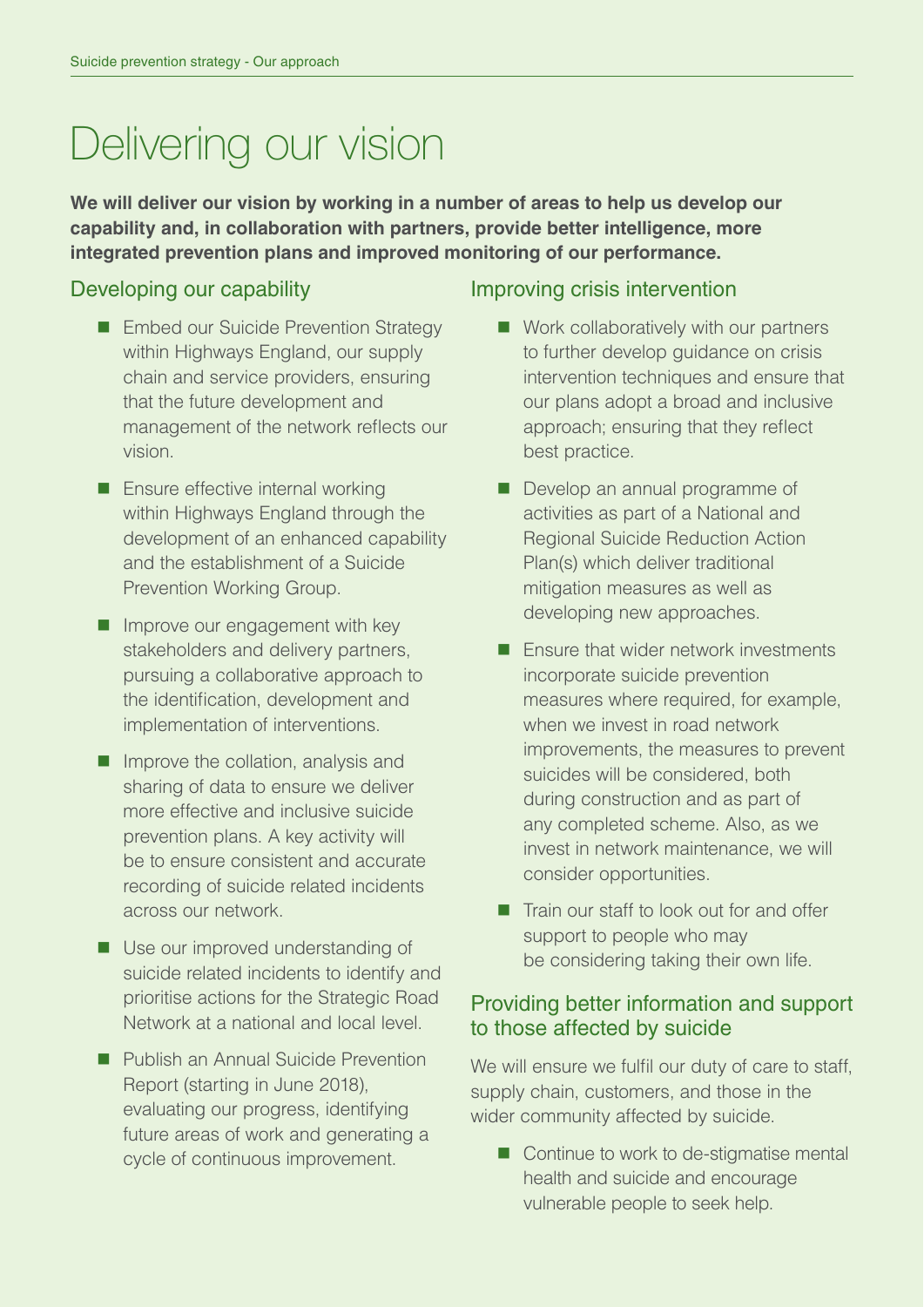- Review and improve our procedures and processes to support those affected by suicide and other traumatic events.
- **Provide those customers who** witness a traumatic event on our network with advice and guidance.

#### Adopt a multi-agency approach

- National suicide reduction cannot be achieved through isolated action. We will work closely with other organisations including statutory bodies, the voluntary sector and academics to share data, knowledge and best practice.
- Work with The National Suicide Prevention Alliance (NSPA), the leading England-wide coalition for suicide prevention organisations across the public, private and voluntary sectors, to adopt a joint approach to suicide prevention.
- Develop a multi-organisational panel to provide expert advice and undertake a check and challenge role for developing our policy/ strategy and specific interventions.
- **Implement data sharing processes** that will allow us to share data with partners. This will improve multiagency working and better target local interventions.

## Who will we engage with and why?

**We will play an active role in the National Suicide Prevention Alliance, who are taking action to reduce suicide and support those affected by it.**

#### **Charities and local suicide prevention groups,**

such as Samaritans, who have experience in providing support to people in distress. This is essential if we are going to play our part in reducing the number of people who reach a point in their lives where they consider suicide.

**Local authorities** should have multi-agency suicide prevention groups in place and action plans to reduce suicide. We will have a role to play in developing these and ensuring an effective multi-agency approach is adopted. We also have a role to play in sharing our own data to ensure local authorities are immediately made aware of locations where there have been suicide attempts.

**Other infrastructure operators,** such as Network Rail, can provide us with data on where incidents occur and lessons learned from their own activities. This will enable us to be effective in this area as quickly as possible.

**Academics and universities** have undertaken significant research in this area and it is essential we identify, and work with, the most respected experts. This will ensure our activities are as effective as possible and that we adopt best practice.

**The Police** have significant experience in dealing directly with suicide incidents and their effects. We will ensure our activities complement each other and opportunities to work together are fully exploited.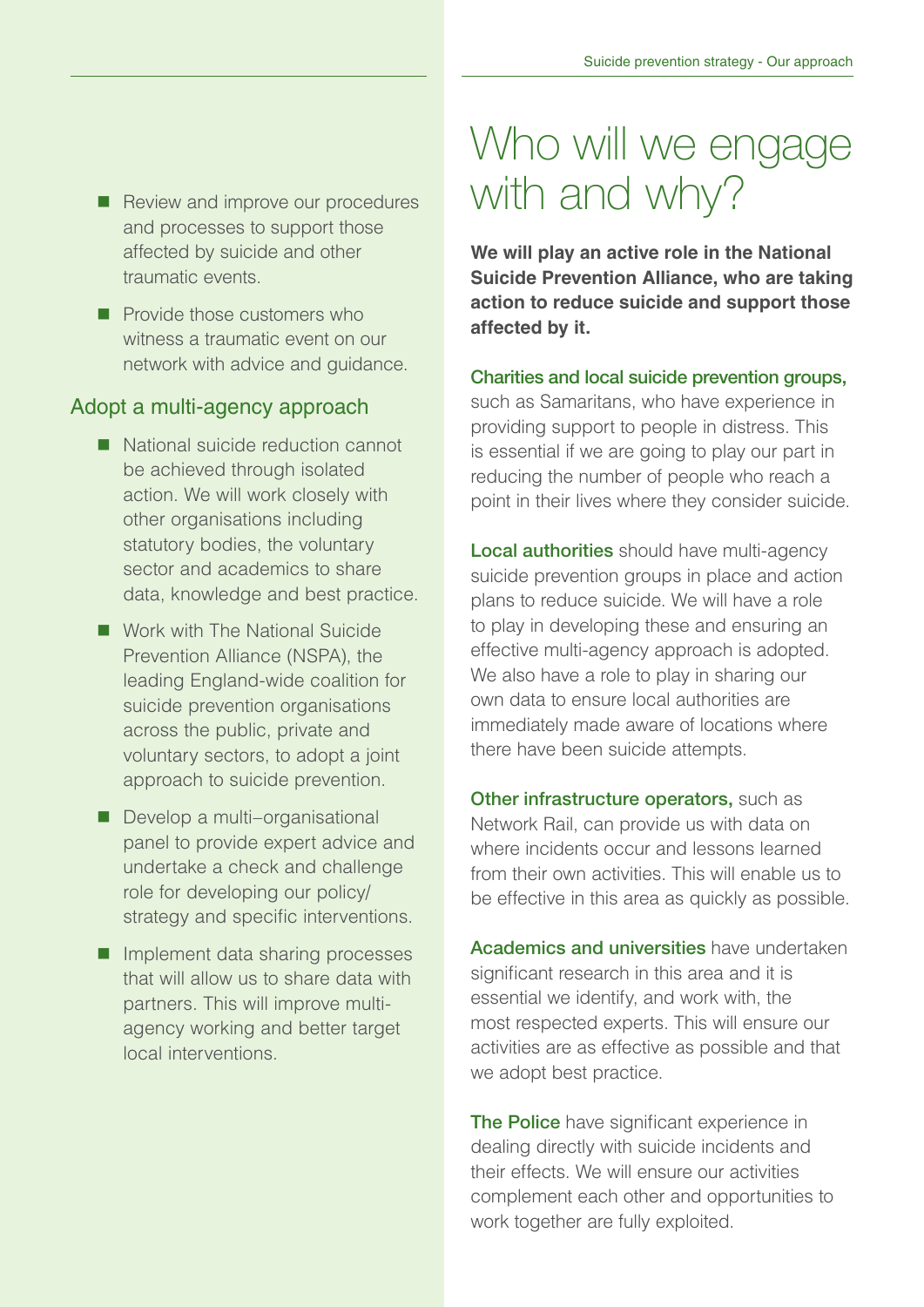**Other government bodies,** in particular Public Health England who published 'Preventing suicides in public places' – by aligning with their recommendations our approach will be consistent with that of the Government.

**Highways England employees,** in particular the internal Suicide Prevention Working Group. We are also doing other work across the organisation to help employees be more aware of and improve their wellbeing.



### How will we know we have made a difference?

**To measure our progress against this strategy we will establish a Suicide Prevention Working Group, who will be supported by our multi-organisational expert panel, which will produce a non-technical annual report. This will set out our progress against the strategy, provide examples of best practice and list our activities for the next 12 months.**

We recognise that further work is needed to develop metrics that more accurately monitor our progress. As a first step it is essential that we work to fully understand the number of suicides and attempted suicides on our roads and monitor any trends. We will collect baseline data and define clear data sets for monitoring suicides on the Strategic Road

Network. We will also compare our data with wider national trends in suicide prevention to provide a framework for measuring performance.

We will continue to identify areas for further research which will improve our planning and delivery of suicide prevention measures.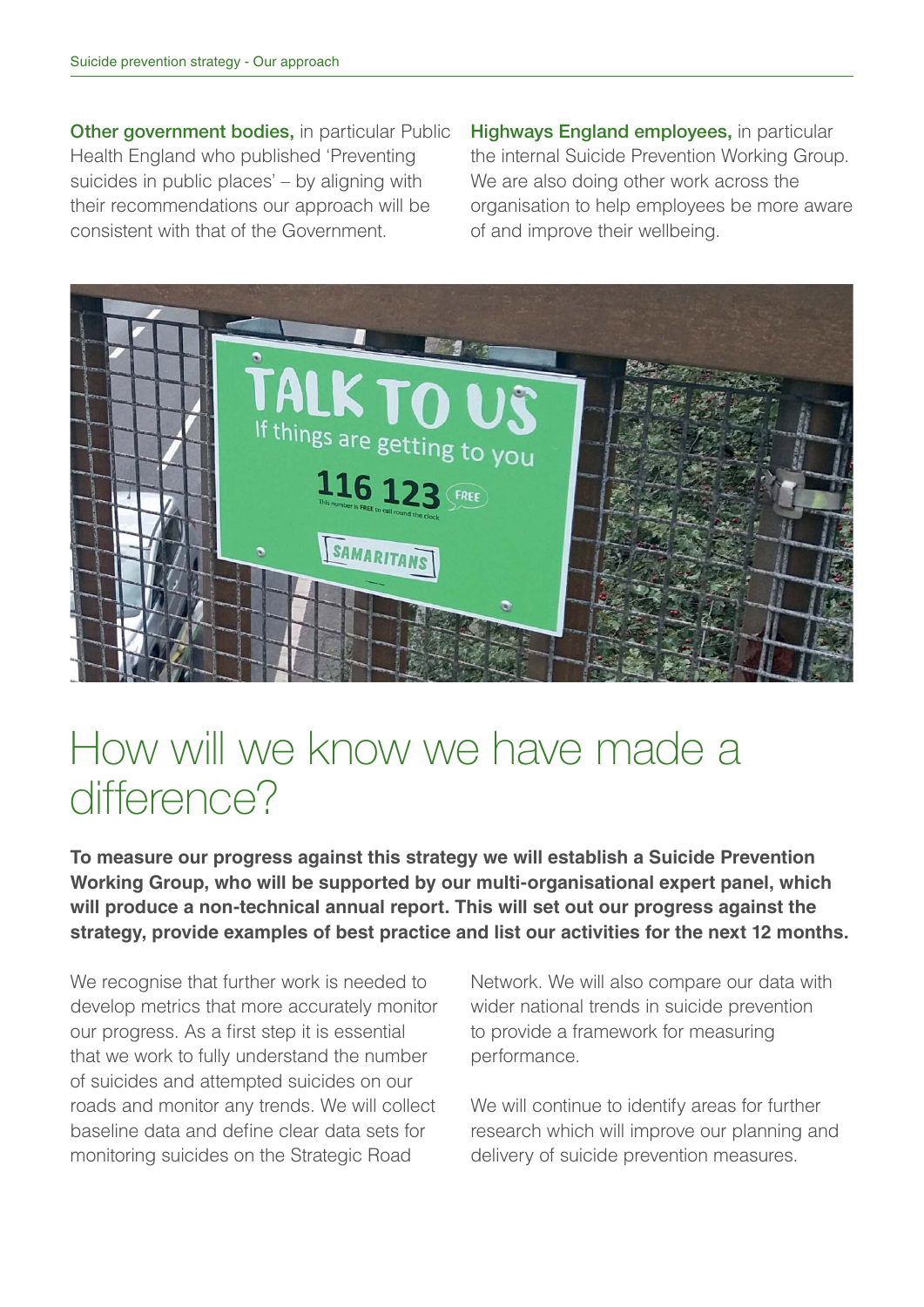### In summary

ang p

**Our Suicide Prevention Strategy outlines how we will improve the safety of our roads by reducing the number of people who attempt to take their lives and reduce the devastating impact suicide has when these tragedies occur.**

> **We understand that suicide is never inevitable, it is always preventable.**